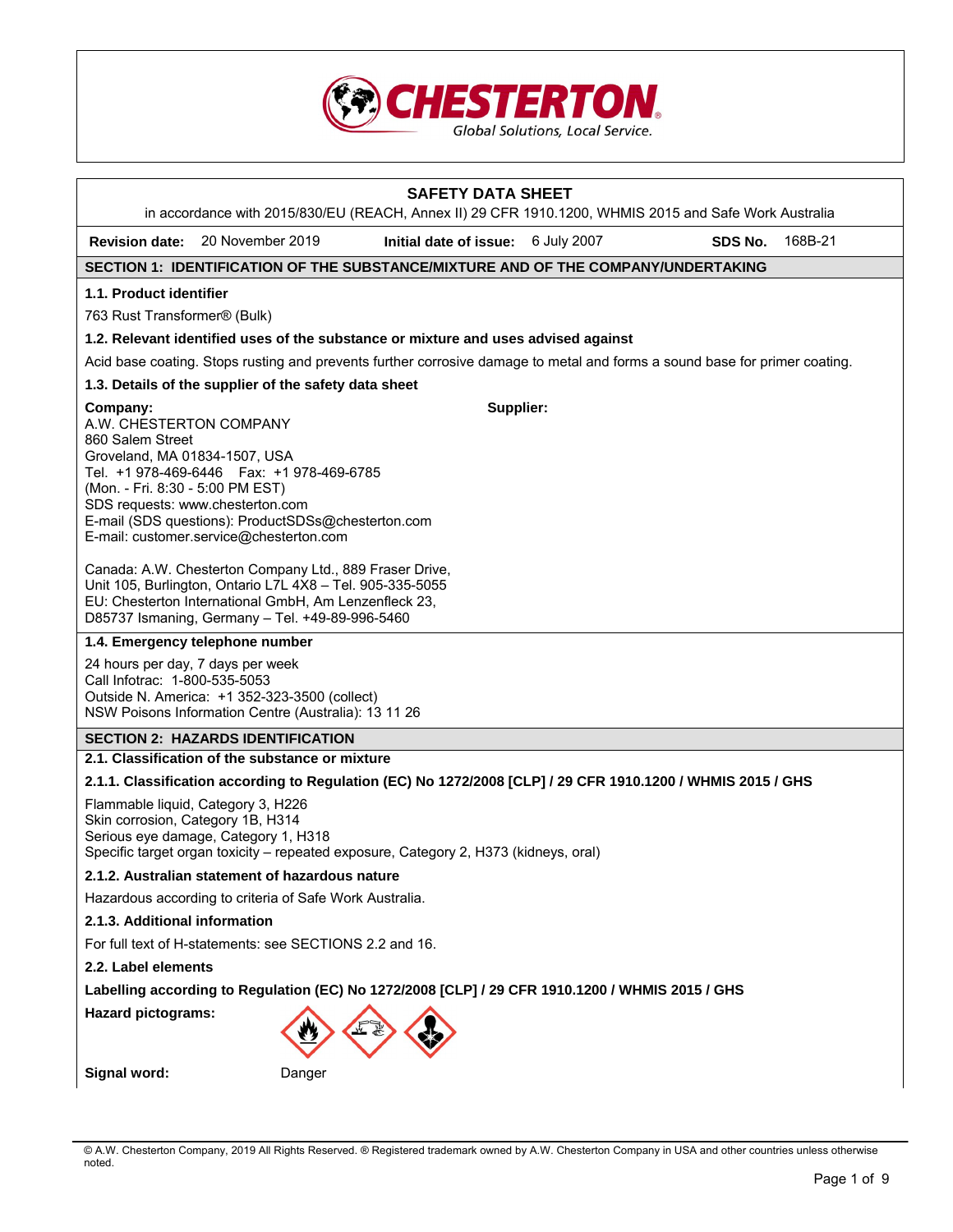| <b>Hazard statements:</b>        | H226<br>H314<br>H373                                                                                                     | Flammable liquid and vapour.<br>Causes severe skin burns and eye damage.<br>May cause damage to the kidneys through prolonged or repeated exposure if<br>swallowed.                                                                                                                                                                                                                                                                                                                                                                                                                                                                                                                                                                                                                                                                                                                                                                                                                                                                                          |
|----------------------------------|--------------------------------------------------------------------------------------------------------------------------|--------------------------------------------------------------------------------------------------------------------------------------------------------------------------------------------------------------------------------------------------------------------------------------------------------------------------------------------------------------------------------------------------------------------------------------------------------------------------------------------------------------------------------------------------------------------------------------------------------------------------------------------------------------------------------------------------------------------------------------------------------------------------------------------------------------------------------------------------------------------------------------------------------------------------------------------------------------------------------------------------------------------------------------------------------------|
| <b>Precautionary statements:</b> | P <sub>210</sub><br>P233<br>P240<br>P243<br>P260<br>P280<br>P304/340<br>P310<br>P314<br>P363<br>P403/235<br>P405<br>P501 | Keep away from heat, hot surfaces, sparks, open flames and other ignition sources.<br>No smoking.<br>Keep container tightly closed.<br>Ground and bond container and receiving equipment.<br>Take action to prevent static discharges.<br>Do not breathe vapours/spray.<br>Wear protective gloves/clothing and eye/face protection.<br>P301/330/3331 IF SWALLOWED: rinse mouth. Do NOT induce vomiting.<br>P303/361/353 IF ON SKIN (or hair): Take off immediately all contaminated clothing. Rinse skin<br>with water or shower.<br>IF INHALED: Remove person to fresh air and keep comfortable for breathing.<br>P305/351/338 IF IN EYES: Rinse cautiously with water for several minutes. Remove contact<br>lenses, if present and easy to do. Continue rinsing.<br>Immediately call a POISON CENTER or doctor.<br>Get medical advice/attention if you feel unwell.<br>Wash contaminated clothing before reuse.<br>Store in a well-ventilated place. Keep cool.<br>Store locked up.<br>Dispose of contents/container to an approved waste disposal plant. |
| <b>Supplemental information:</b> | None                                                                                                                     |                                                                                                                                                                                                                                                                                                                                                                                                                                                                                                                                                                                                                                                                                                                                                                                                                                                                                                                                                                                                                                                              |

#### **2.3. Other hazards**

It will stain the skin after prolonged contact. The stain will fade in time or it can be removed by rinsing the hands with a dilute solution of bleach.

| <b>SECTION 3: COMPOSITION/INFORMATION ON INGREDIENTS</b> |             |                             |                          |                                                                                        |  |
|----------------------------------------------------------|-------------|-----------------------------|--------------------------|----------------------------------------------------------------------------------------|--|
| 3.2. Mixtures                                            |             |                             |                          |                                                                                        |  |
| Hazardous Ingredients <sup>1</sup>                       | % Wt.       | CAS No./<br>EC No.          | <b>REACH</b><br>Reg. No. | <b>CLP/GHS Classification</b>                                                          |  |
| Ethylene glycol                                          | $15 - 25$   | $107 - 21 - 1$<br>203-473-3 | <b>NA</b>                | Acute Tox. 4, H302<br>STOT RE 2, H373 (kidneys, oral)                                  |  |
| Isopropanol                                              | $10 - 15$   | 67-63-0<br>200-661-7        | NA.                      | Flam. Liq. 2, H225<br>Eye Irrit. 2, H319<br>STOT SE 3, H336                            |  |
| Tannic acid                                              | $10 - 15$   | 1401-55-4<br>215-753-2      | <b>NA</b>                | [Acute Tox. 5, H303]<br>[Aquatic Acute 3, H402]                                        |  |
| Phosphinic acid                                          | $1-5$       | 6303-21-5<br>228-60-15      | NA.                      | Met. Corr. 1, H290<br>[Acute Tox. 5, H303]<br>Skin Corr. 1B, H314<br>Eye Dam. 1, H318  |  |
| Phosphinic acid, barium salt                             | $1 - 2$     | 14871-79-5<br>238-942-1     | <b>NA</b>                | Acute Tox. 4, H302/332                                                                 |  |
| Alcohols, C12-15, Ethoxylated<br>Propoxylated            | $0.1 - 0.2$ | 68551-13-3<br>614-582-4     | NA.                      | Acute Tox. 4, H302<br>Eye Dam. 1, H318<br>Skin Irrit. 2, H315<br>Aquatic Acute 1, H400 |  |
|                                                          |             |                             |                          |                                                                                        |  |

Any classification in brackets is a GHS building block that was not adopted by the EU, the US, Canada and Australia in their national implementations of GHS. For full text of H-statements: see SECTION 16.

1 Classified according to: • 29 CFR 1910.1200, 1915, 1916, 1917, Mass. Right-to-Know Law (ch. 40, M.G.L..O. 111F) • 1272/2008/EC, GHS, REACH

- WHMIS 2015
- Safe Work Australia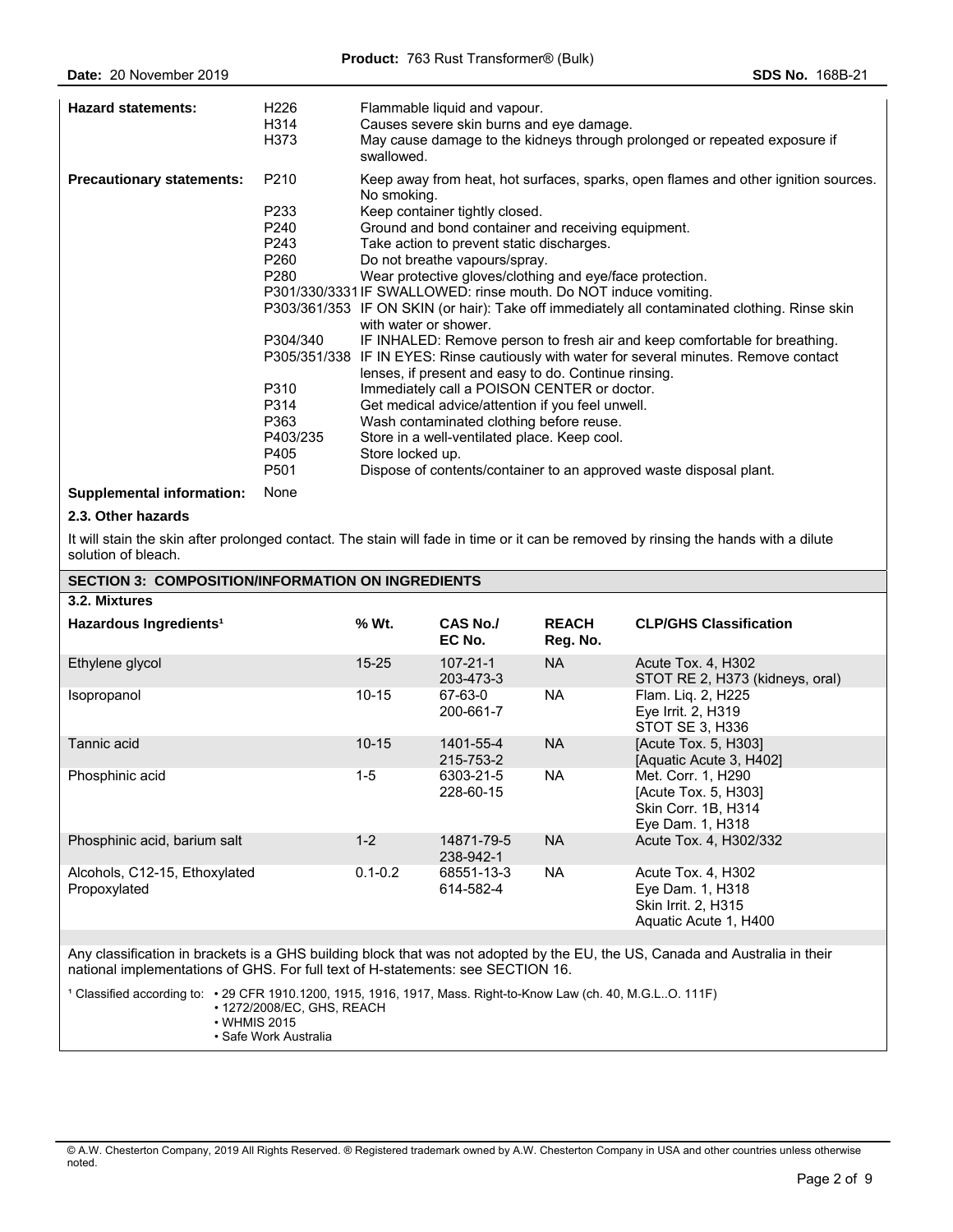## **SECTION 4: FIRST AID MEASURES 4.1. Description of first aid measures Inhalation:** Remove to fresh air. If not breathing, administer artificial respiration. Contact physician. **Skin contact:** Wash skin with plenty of water. Wash clothing before reuse. Consult physician. **Eye contact:** Flush eyes for at least 30 minutes with large amounts of water. Consult physician. **Ingestion:** Do not induce vomiting. If conscious, dilute stomach contents with large quantities of water. Contact physician immediately. **Protection of first-aiders:** No action shall be taken involving any personal risk or without suitable training. Avoid contact with the product while providing aid to the victim. Do not breathe mist/vapours. See section 8.2.2 for recommendations on personal protective equipment. **4.2. Most important symptoms and effects, both acute and delayed**  Severe eye and skin irritant; may cause burns. Excessive inhalation of vapor may result in dizziness, headache and other central

nervous system effects. Repeated overexposure to Ethylene Glycol can cause kidney and liver effects.

## **4.3. Indication of any immediate medical attention and special treatment needed**

Treat symptoms.

## **SECTION 5: FIREFIGHTING MEASURES**

# **5.1. Extinguishing media**

**Suitable extinguishing media:** Carbon dioxide, dry chemical, foam, water fog or water spray

**Unsuitable extinguishing media:** High volume water jet

## **5.2. Special hazards arising from the substance or mixture**

None

### **5.3. Advice for firefighters**

Cool exposed containers with water. Recommend Firefighters wear self-contained breathing apparatus.

**Flammability Classification:** –

## **HAZCHEM Emergency Action Code:** 3 Z

## **SECTION 6: ACCIDENTAL RELEASE MEASURES**

## **6.1. Personal precautions, protective equipment and emergency procedures**

Evacuate area. Provide adequate ventilation. Utilize exposure controls and personal protection as specified in Section 8.

#### **6.2. Environmental Precautions**

Keep out of sewers, streams and waterways.

## **6.3. Methods and material for containment and cleaning up**

Contain spill to a small area. Keep away from sources of ignition - No smoking. If removal of ignition sources is not possible, then flush material away with water. Pick up with absorbent material (sand, sawdust, clay, etc.) and place in a suitable container for disposal.

#### **6.4. Reference to other sections**

Refer to section 13 for disposal advice.

## **SECTION 7: HANDLING AND STORAGE**

#### **7.1. Precautions for safe handling**

Wash skin thoroughly after handling. Utilize exposure controls and personal protection as specified in Section 8. Keep container closed when not in use. Ground and bond container and receiving equipment. Take action to prevent static discharges.

## **7.2. Conditions for safe storage, including any incompatibilities**

Store in a cool, dry and well-ventilated area.

#### **7.3. Specific end use(s)**

No special precautions.

<sup>©</sup> A.W. Chesterton Company, 2019 All Rights Reserved. ® Registered trademark owned by A.W. Chesterton Company in USA and other countries unless otherwise noted.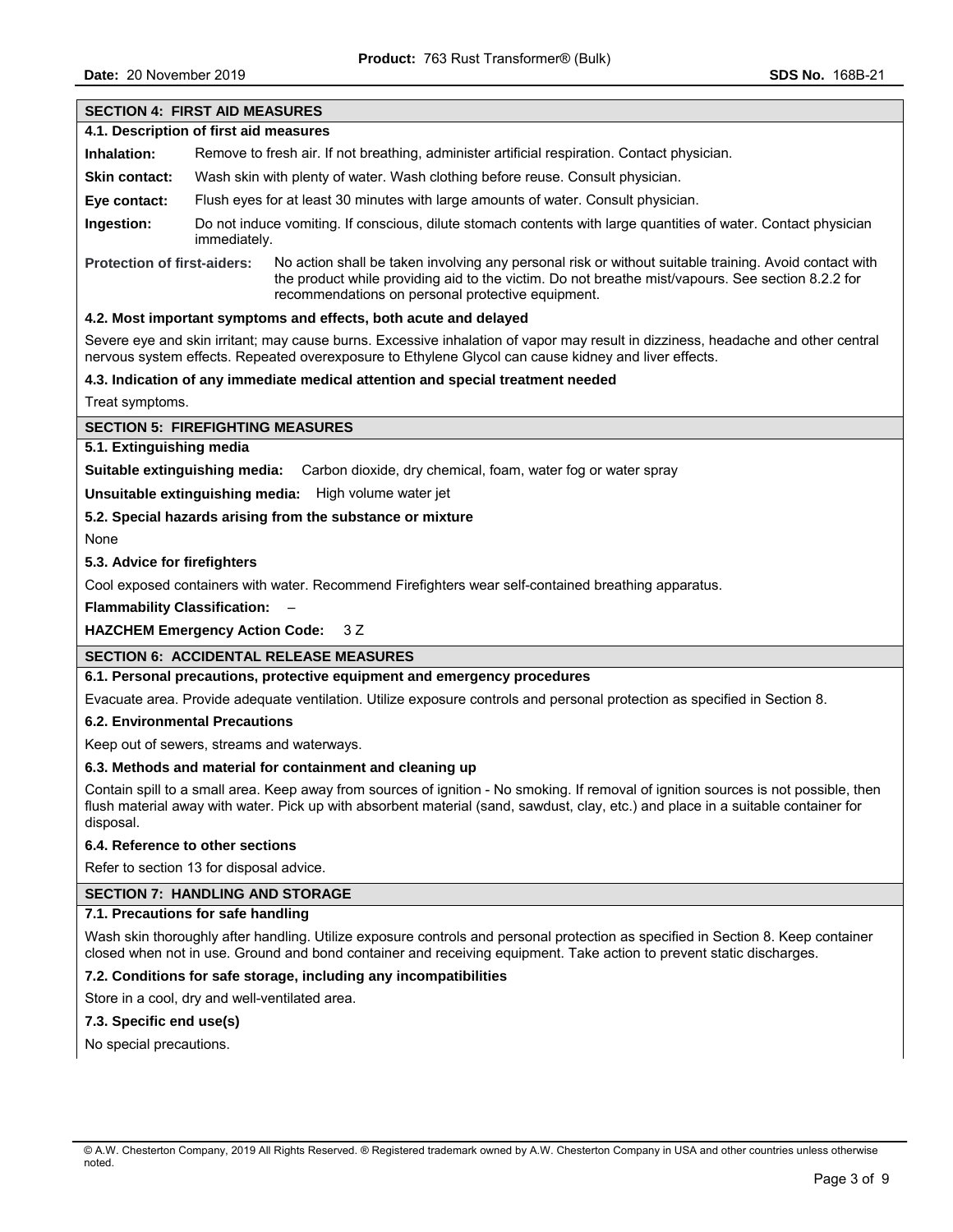### **SECTION 8: EXPOSURE CONTROLS/PERSONAL PROTECTION**

### **8.1. Control parameters**

## **Occupational exposure limit values**

| Ingredients                                   | <b>OSHA PEL1</b><br>ppm | mg/m <sup>3</sup> | <b>ACGIH TLV<sup>2</sup></b><br>ppm | mg/m <sup>3</sup>        | UK WEL <sup>3</sup><br>ppm | mg/m <sup>3</sup> | <b>AUSTRALIA ES<sup>4</sup></b><br>ppm | mg/m <sup>3</sup> |
|-----------------------------------------------|-------------------------|-------------------|-------------------------------------|--------------------------|----------------------------|-------------------|----------------------------------------|-------------------|
| Ethylene glycol*                              | N/A                     | N/A               | 25<br>(vapor)<br>STEL:              | STEL:<br>10<br>(aerosol) | 20<br>(vapor)<br>STEL:     | 52<br>(vapor)     | 20<br>(vapor)<br>STEL:                 | 52<br>(vapor)     |
|                                               |                         |                   | 50                                  |                          | 40                         | 104<br>10         | 40                                     | 104<br>10         |
|                                               |                         |                   |                                     |                          |                            | (aerosol)         |                                        | (aerosol)         |
| Isopropanol                                   | 400                     | 980               | 200<br>STEL:                        |                          | 400<br>STEL:               | 999               | 400<br>STEL:                           | 983               |
|                                               |                         |                   | 400                                 |                          | 500                        | 1,250             | 500                                    | 1,230             |
| Tannic acid                                   | N/A                     | N/A               | N/A                                 | N/A                      | N/A                        | N/A               | N/A                                    | N/A               |
| Phosphinic acid                               | N/A                     | N/A               | N/A                                 | N/A                      | N/A                        | N/A               | N/A                                    | N/A               |
| Phosphinic acid, barium salt                  | (as Ba)                 | 0.5               | (as Ba)                             | 0.5                      | N/A                        | 0.5               | N/A                                    | 0.5               |
| Alcohols, C12-15, Ethoxylated<br>Propoxylated | N/A                     | N/A               | N/A                                 | N/A                      | N/A                        | N/A               | N/A                                    | N/A               |

\*European Union Occupational Exposure Limit Value: Inhalable fraction and vapor: 20 ppm, 52 mg/m<sup>3</sup> (8-hr TWA); 40 ppm, 104 mg/m $^3$  (STEL)

<sup>1</sup> United States Occupational Health & Safety Administration permissible exposure limits

² American Conference of Governmental Industrial Hygienists threshold limit values

<sup>3</sup> EH40 Workplace exposure limits, Health & Safety Executive

⁴ Safe Work Australia, Workplace Exposure Standards for Airborne Contaminants

#### **Biological limit values**

#### Isopropanol:

| Control parameter | <b>Biological</b><br>specimen | Sampling Time                   | ∟imit value | <b>Basis</b> |
|-------------------|-------------------------------|---------------------------------|-------------|--------------|
| Acetone           | Urine                         | End of shift at end of workweek | 40 ma/l     | ACGIH        |

#### **Derived No Effect Level (DNEL) according to Regulation (EC) No 1907/2006:**

#### **Workers**

| Substance          | Route of exposure | I health effects<br><b>Potential</b> | <b>DNEL</b>            |
|--------------------|-------------------|--------------------------------------|------------------------|
| <b>Isopropanol</b> | Inhalation        | Chronic effects, systemic            | 500<br>∕ ma/m`         |
|                    | Dermal            | Chronic effects.<br>. svstemic       | 888<br>bw/dav<br>ma/ka |

#### **Predicted No Effect Concentration (PNEC) according to Regulation (EC) No 1907/2006:**

| Substance   | Environmental protection target    | <b>PNEC</b>       |
|-------------|------------------------------------|-------------------|
| Isopropanol | Fresh water                        | 140.9 mg/l        |
|             | Marine water                       | 140.9 mg/l        |
|             | Water, intermittent release        | 140.9 mg/l        |
|             | Freshwater sediments               | 552 mg/kg dry wt. |
|             | Marine sediments                   | 552 mg/kg dry wt. |
|             | Microorganisms in sewage treatment | 2251 mg/l         |
|             | Soil (agricultural)                | 28 mg/kg dry wt.  |

#### **8.2. Exposure controls**

#### **8.2.1. Engineering measures**

Use only in well-ventilated areas. If product is sprayed: 5 to 15 air changes per hour.

#### **8.2.2. Individual protection measures**

**Respiratory protection:** Not normally needed. If exposure limits are exceeded, use approved organic vapor respirator (e.g., EN filter type A-P2).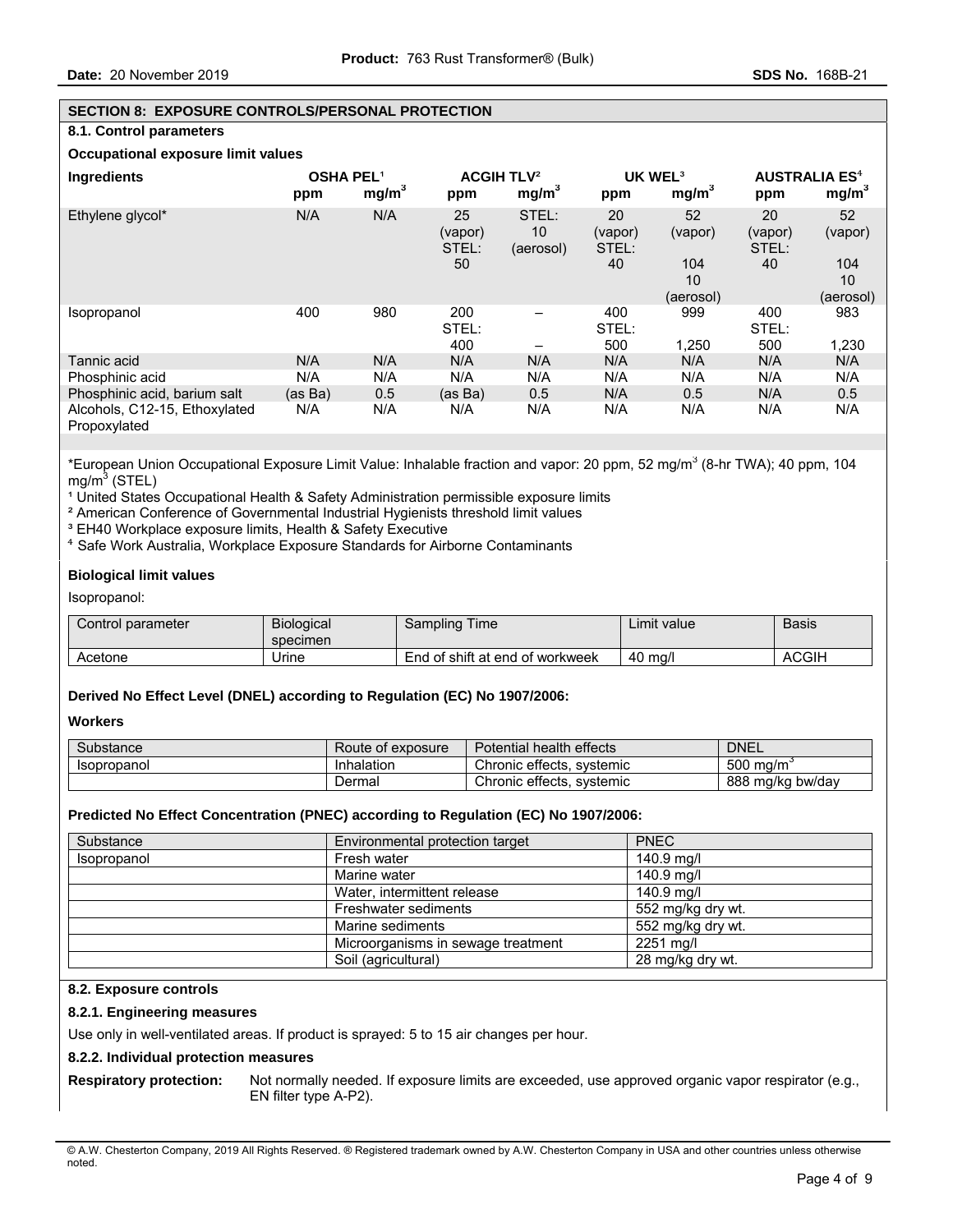| Protective gloves:                                                                         | Chemical resistant gloves        |                                          |                                                           |                    |  |  |
|--------------------------------------------------------------------------------------------|----------------------------------|------------------------------------------|-----------------------------------------------------------|--------------------|--|--|
|                                                                                            | Isopropanol:                     |                                          |                                                           |                    |  |  |
|                                                                                            | Contact type                     | Glove material                           | Layer thickness                                           | Breakthrough time* |  |  |
|                                                                                            | Full                             | Nitrile rubber                           | 0.40mm                                                    | >480 min.          |  |  |
|                                                                                            | Splash                           | Neoprene                                 | $0.65$ mm                                                 | >120 min.          |  |  |
|                                                                                            |                                  | *Determined according to EN374 standard. |                                                           |                    |  |  |
| Eye and face protection:                                                                   | Safety goggles.                  |                                          |                                                           |                    |  |  |
| Other:                                                                                     |                                  |                                          | Impervious clothing as necessary to prevent skin contact. |                    |  |  |
| 8.2.3. Environmental exposure controls                                                     |                                  |                                          |                                                           |                    |  |  |
| Refer to sections 6 and 12.                                                                |                                  |                                          |                                                           |                    |  |  |
| <b>SECTION 9: PHYSICAL AND CHEMICAL PROPERTIES</b>                                         |                                  |                                          |                                                           |                    |  |  |
| 9.1. Information on basic physical and chemical properties                                 |                                  |                                          |                                                           |                    |  |  |
| <b>Physical state</b>                                                                      | liquid                           |                                          | Odour                                                     | sweet odor         |  |  |
| Colour                                                                                     | dark brown                       |                                          | <b>Odour threshold</b>                                    | not determined     |  |  |
| Initial boiling point                                                                      | 100°C (212°F)                    |                                          | Vapour pressure @ 20°C                                    | not determined     |  |  |
| <b>Melting point</b>                                                                       | not determined                   |                                          | % Aromatics by weight                                     | 0%                 |  |  |
| % Volatile (by volume)                                                                     | 66%                              | рH                                       |                                                           | 1.5                |  |  |
| <b>Flash point</b>                                                                         | 34°C (93°F)                      |                                          | <b>Relative density</b>                                   | 1.07 kg/l          |  |  |
| <b>Method</b>                                                                              | PM Closed Cup                    |                                          | Weight per volume<br><b>Coefficient (water/oil)</b>       | 8.9 lbs/gal.<br>>1 |  |  |
| <b>Viscosity</b><br><b>Autoignition temperature</b>                                        | not determined<br>not determined |                                          | Vapour density (air=1)                                    | > 1                |  |  |
| <b>Decomposition temperature</b>                                                           | no data available                |                                          | Rate of evaporation (ether=1)                             | < 1                |  |  |
| <b>Upper/lower flammability</b>                                                            | not determined                   |                                          | Solubility in water                                       | complete           |  |  |
| or explosive limits                                                                        |                                  |                                          |                                                           |                    |  |  |
| <b>Flammability (solid, gas)</b>                                                           | not applicable                   |                                          | <b>Oxidising properties</b>                               | not applicable     |  |  |
| <b>Explosive properties</b>                                                                | not applicable                   |                                          |                                                           |                    |  |  |
| 9.2. Other information                                                                     |                                  |                                          |                                                           |                    |  |  |
| None                                                                                       |                                  |                                          |                                                           |                    |  |  |
| <b>SECTION 10: STABILITY AND REACTIVITY</b>                                                |                                  |                                          |                                                           |                    |  |  |
| 10.1. Reactivity                                                                           |                                  |                                          |                                                           |                    |  |  |
| Refer to sections 10.3 and 10.5.                                                           |                                  |                                          |                                                           |                    |  |  |
| 10.2. Chemical stability                                                                   |                                  |                                          |                                                           |                    |  |  |
| Stable                                                                                     |                                  |                                          |                                                           |                    |  |  |
| 10.3. Possibility of hazardous reactions                                                   |                                  |                                          |                                                           |                    |  |  |
| No dangerous reactions known under conditions of normal use.                               |                                  |                                          |                                                           |                    |  |  |
| 10.4. Conditions to avoid                                                                  |                                  |                                          |                                                           |                    |  |  |
| Open flames and red hot surfaces.                                                          |                                  |                                          |                                                           |                    |  |  |
| 10.5. Incompatible materials                                                               |                                  |                                          |                                                           |                    |  |  |
| Strong oxidizers like liquid Chlorine and concentrated Oxygen.                             |                                  |                                          |                                                           |                    |  |  |
| 10.6. Hazardous decomposition products                                                     |                                  |                                          |                                                           |                    |  |  |
| Carbon Monoxide, Carbon Dioxide and other toxic fumes.                                     |                                  |                                          |                                                           |                    |  |  |
| <b>SECTION 11: TOXICOLOGICAL INFORMATION</b>                                               |                                  |                                          |                                                           |                    |  |  |
| 11.1. Information on toxicological effects                                                 |                                  |                                          |                                                           |                    |  |  |
| <b>Primary route of exposure</b><br>Inhalation, skin and eye contact.<br>under normal use: |                                  |                                          |                                                           |                    |  |  |
| Acute toxicity -                                                                           |                                  |                                          |                                                           |                    |  |  |
|                                                                                            |                                  |                                          |                                                           |                    |  |  |

<sup>©</sup> A.W. Chesterton Company, 2019 All Rights Reserved. ® Registered trademark owned by A.W. Chesterton Company in USA and other countries unless otherwise noted.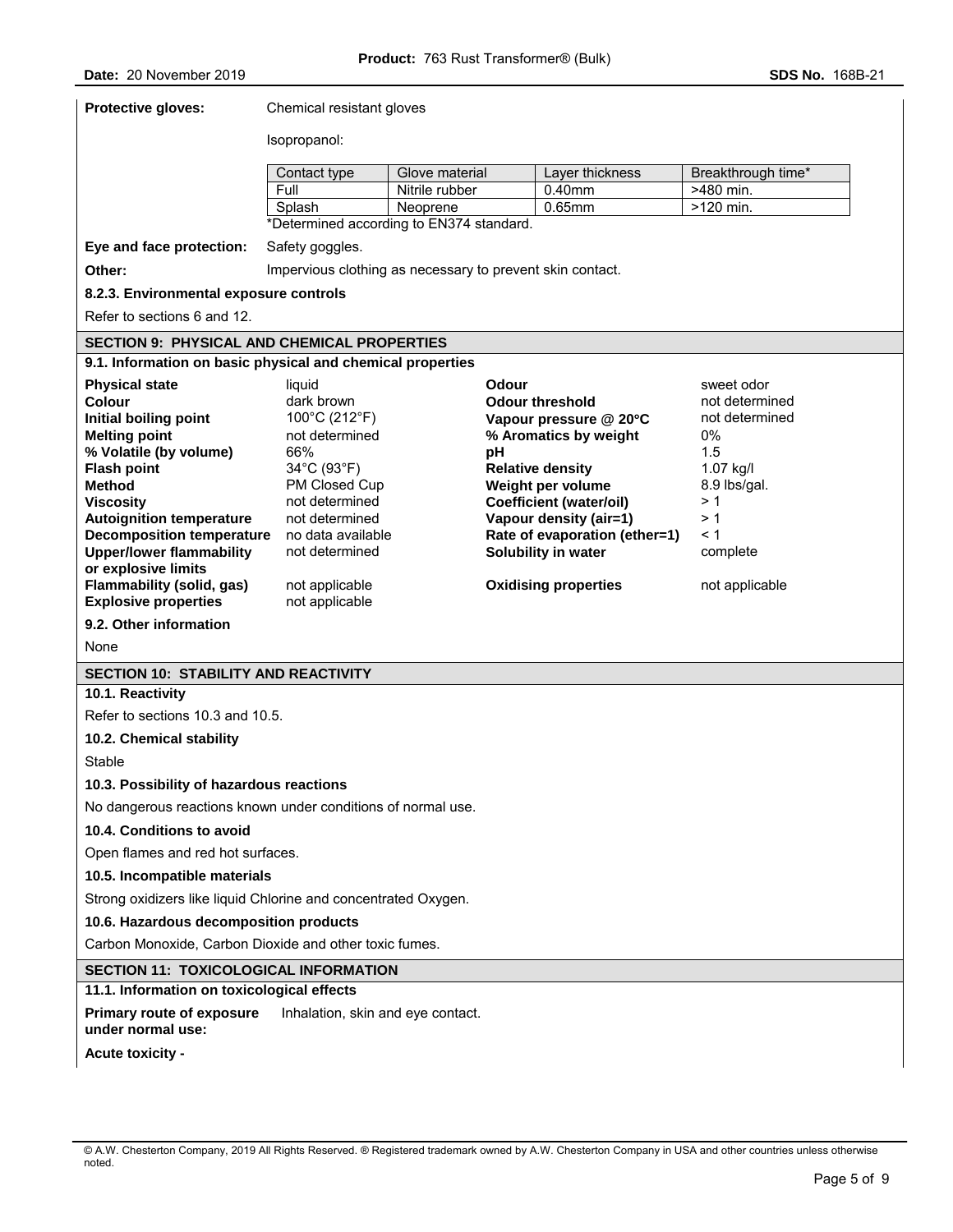| Oral:                              | May be harmful if swallowed. ATE-mix = $4,673$ mg/kg.                                                                                                                                                                                                    |                                              |                              |  |  |  |
|------------------------------------|----------------------------------------------------------------------------------------------------------------------------------------------------------------------------------------------------------------------------------------------------------|----------------------------------------------|------------------------------|--|--|--|
|                                    | Substance                                                                                                                                                                                                                                                | <b>Test</b>                                  | Result                       |  |  |  |
|                                    | Ethylene glycol                                                                                                                                                                                                                                          | LD50, rat                                    | 7,712 mg/kg                  |  |  |  |
|                                    | Ethylene glycol                                                                                                                                                                                                                                          | Human lethal dose,<br>estimated              | $1,400 - 1,600$ mg/kg        |  |  |  |
|                                    | Isopropanol                                                                                                                                                                                                                                              | LD50, rat                                    | 5,045 mg/kg                  |  |  |  |
|                                    | Isopropanol                                                                                                                                                                                                                                              | Human lethal dose                            | 3,570 mg/kg                  |  |  |  |
|                                    | Tannic acid                                                                                                                                                                                                                                              | LD50, rat                                    | 2,260 mg/kg                  |  |  |  |
|                                    | Tannic acid                                                                                                                                                                                                                                              | LD50, rabbit                                 | 5,000 mg/kg                  |  |  |  |
|                                    | Phosphinic acid                                                                                                                                                                                                                                          | LD50, rat, read-across                       | > 2,000 mg/kg                |  |  |  |
|                                    | Phosphinic acid                                                                                                                                                                                                                                          | LD50, rat, OECD 401                          | $= 5,000$ mg/kg              |  |  |  |
|                                    | Alcohols, C12-15, Ethoxylated<br>Propoxylated                                                                                                                                                                                                            | LD50, rat                                    | $1,400$ mg/kg                |  |  |  |
| Dermal:                            |                                                                                                                                                                                                                                                          |                                              |                              |  |  |  |
|                                    | Substance                                                                                                                                                                                                                                                | <b>Test</b>                                  | Result                       |  |  |  |
|                                    | Ethylene glycol                                                                                                                                                                                                                                          | LD50 dermal, rabbit                          | > 22,300 mg/kg (20<br>ml/kg) |  |  |  |
|                                    | Isopropanol                                                                                                                                                                                                                                              | LD50 dermal, rabbit                          | 12,800 mg/kg                 |  |  |  |
|                                    | Tannic acid                                                                                                                                                                                                                                              | LD50 dermal, mouse                           | 5,000 mg/kg                  |  |  |  |
|                                    | effects.<br>Substance                                                                                                                                                                                                                                    | <b>Test</b>                                  | Result                       |  |  |  |
|                                    | Ethylene glycol                                                                                                                                                                                                                                          | LC50, rat                                    | $> 20$ mg/l                  |  |  |  |
|                                    | Isopropanol                                                                                                                                                                                                                                              | LC50 inhalation, rat, 4<br>hours             | 46.5 mg/l (vapor)            |  |  |  |
| <b>Skin corrosion/irritation:</b>  | Severe skin irritant; may cause burns.                                                                                                                                                                                                                   |                                              |                              |  |  |  |
|                                    | Substance                                                                                                                                                                                                                                                | Test                                         | Result                       |  |  |  |
|                                    | Phosphinic acid                                                                                                                                                                                                                                          | OECD 435                                     | Corrosive                    |  |  |  |
| Serious eye damage/<br>irritation: | Severe eye irritant; may cause burns.                                                                                                                                                                                                                    |                                              |                              |  |  |  |
|                                    | Substance                                                                                                                                                                                                                                                | <b>Test</b>                                  | Result                       |  |  |  |
|                                    | Isopropanol                                                                                                                                                                                                                                              | Eye irritation, rabbit                       | Moderate irritation          |  |  |  |
|                                    |                                                                                                                                                                                                                                                          |                                              |                              |  |  |  |
| <b>Respiratory or skin</b>         |                                                                                                                                                                                                                                                          |                                              |                              |  |  |  |
| sensitisation:                     | Substance                                                                                                                                                                                                                                                | Test                                         | Result                       |  |  |  |
|                                    | Isopropanol                                                                                                                                                                                                                                              | Skin sensitization, guinea<br>pig (OECD 406) | Not sensitizing              |  |  |  |
| Germ cell mutagenicity:            | Ethylene glycol, Isopropanol, Phosphinic acid: based on available data, the classification criteria<br>are not met. Tannic acid, Phosphinic acid, barium salt: data lacking.                                                                             |                                              |                              |  |  |  |
| Carcinogenicity:                   | This product contains no carcinogens as listed by the National Toxicology Program (NTP), the<br>International Agency for Research on Cancer (IARC), the Occupational Safety and Health<br>Administration (OSHA) or the European Chemicals Agency (ECHA). |                                              |                              |  |  |  |
| <b>Reproductive toxicity:</b>      | Ethylene glycol, Isopropanol: based on available data, the classification criteria are not met. Tannic<br>acid, Phosphinic acid, Phosphinic acid, barium salt: data lacking.                                                                             |                                              |                              |  |  |  |
| STOT – single exposure:            | Isopropanol: may cause drowsiness or dizziness. Ethylene glycol, Phosphinic acid, Phosphinic<br>acid, barium salt: based on available data, the classification criteria are not met. Tannic acid: data<br>lacking.                                       |                                              |                              |  |  |  |
| STOT - repeated exposure:          | Repeated overexposure to Ethylene Glycol can cause kidney and liver effects. Isopropanol,<br>Phosphinic acid: based on available data, the classification criteria are not met. Tannic acid,<br>Phosphinic acid, barium salt: data lacking.              |                                              |                              |  |  |  |
| <b>Aspiration hazard:</b>          | Not classified as an aspiration toxicant.                                                                                                                                                                                                                |                                              |                              |  |  |  |
| Other information:                 | None known                                                                                                                                                                                                                                               |                                              |                              |  |  |  |
|                                    |                                                                                                                                                                                                                                                          |                                              |                              |  |  |  |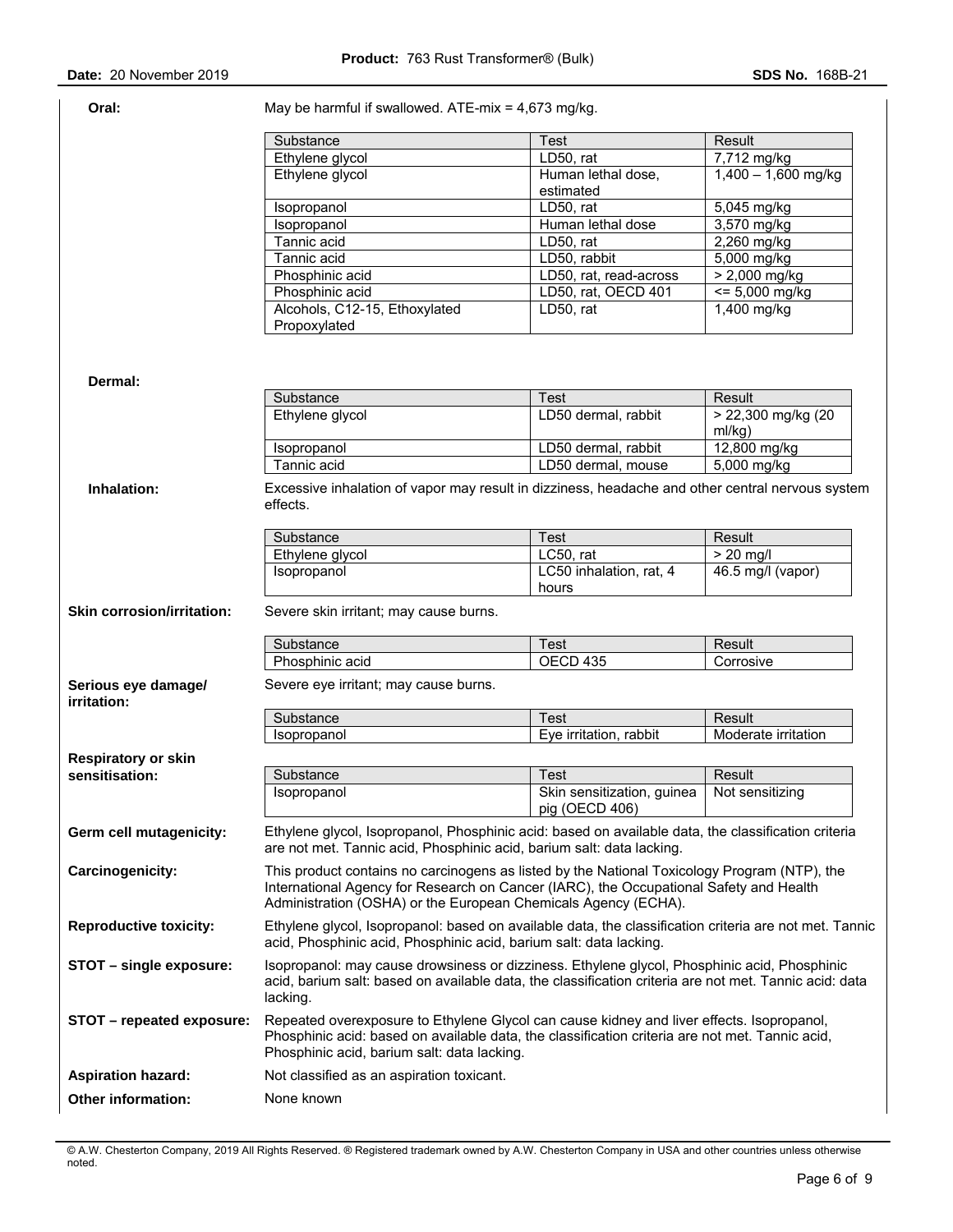### **SECTION 12: ECOLOGICAL INFORMATION**

Ecotoxicological data have not been determined specifically for this product. The information given below is based on a knowledge of the components and the ecotoxicology of similar substances.

#### **12.1. Toxicity**

Many aquatic species are intolerant of pH levels below 4. Tannic acid: 96 h LC50 (fish), 37 mg/l. Alcohols, C12-15, Ethoxylated Propoxylated: LC50/EC50 between 0.1 and 1 mg/l in the most sensitive species.

#### **12.2. Persistence and degradability**

Ethylene glycol, Isopropanol: oxidizes rapidly by photochemical reactions in air; inherently biodegradable. Phosphinic acid, Phosphinic acid, barium salt: inorganic substances. Alcohols, C12-15, Ethoxylated Propoxylated: readily biodegradable (OECD 301B, 28 days > 60%).

#### **12.3. Bioaccumulative potential**

Ethylene glycol, Isopropanol: low potential for bioaccumulation (BCF < 100).

#### **12.4. Mobility in soil**

Liquid. Soluble in water. In determining environmental mobility, consider the product's physical and chemical properties (see Section 9). Ethylene glycol, Isopropanol: expected to have very high mobility in soils.

#### **12.5. Results of PBT and vPvB assessment**

Not available

#### **12.6. Other adverse effects**

None known

#### **SECTION 13: DISPOSAL CONSIDERATIONS**

## **13.1. Waste treatment methods**

Incinerate or landfill absorbed material with a properly licensed facility. Treatment standards for ignitable, corrosive waste and barium must be met for disposal if applicable. Check local, state and national/federal regulations and comply with the most stringent requirement. This product is classified as a hazardous waste according to 2008/98/EC.

#### **SECTION 14: TRANSPORT INFORMATION**

| 14.1. UN number                                                                                                                |                                                                |  |  |  |  |
|--------------------------------------------------------------------------------------------------------------------------------|----------------------------------------------------------------|--|--|--|--|
| ADG/ADR/RID/ADN/IMDG/ICAO:                                                                                                     | <b>UN2924</b>                                                  |  |  |  |  |
| TDG:                                                                                                                           | <b>UN2924</b>                                                  |  |  |  |  |
| US DOT:                                                                                                                        | <b>UN2924</b>                                                  |  |  |  |  |
| 14.2. UN proper shipping name                                                                                                  |                                                                |  |  |  |  |
| ADG/ADR/RID/ADN/IMDG/ICAO:                                                                                                     | FLAMMABLE LIQUID, CORROSIVE N.O.S. (ISOPROPANOL / TANNIC ACID) |  |  |  |  |
| TDG:                                                                                                                           | FLAMMABLE LIQUID, CORROSIVE N.O.S. (ISOPROPANOL / TANNIC ACID) |  |  |  |  |
| US DOT:                                                                                                                        | FLAMMABLE LIQUID, CORROSIVE N.O.S. (ISOPROPANOL / TANNIC ACID) |  |  |  |  |
| 14.3. Transport hazard class(es)                                                                                               |                                                                |  |  |  |  |
| ADG/ADR/RID/ADN/IMDG/ICAO:                                                                                                     | 3, (8)                                                         |  |  |  |  |
| TDG:                                                                                                                           | 3, (8)                                                         |  |  |  |  |
| US DOT:                                                                                                                        | 3, (8)                                                         |  |  |  |  |
| 14.4. Packing group                                                                                                            |                                                                |  |  |  |  |
| ADG/ADR/RID/ADN/IMDG/ICAO:                                                                                                     | Ш                                                              |  |  |  |  |
| TDG:                                                                                                                           | Ш                                                              |  |  |  |  |
| US DOT:                                                                                                                        | III                                                            |  |  |  |  |
| 14.5. Environmental hazards                                                                                                    |                                                                |  |  |  |  |
| NO ENVIRONMENTAL HAZARDS                                                                                                       |                                                                |  |  |  |  |
| 14.6. Special precautions for user                                                                                             |                                                                |  |  |  |  |
| NO SPECIAL PRECAUTIONS FOR USER                                                                                                |                                                                |  |  |  |  |
| 14.7. Transport in bulk according to Annex II of MARPOL73/78 and the IBC Code                                                  |                                                                |  |  |  |  |
| <b>NOT APPLICABLE</b>                                                                                                          |                                                                |  |  |  |  |
| 14.8. Other information                                                                                                        |                                                                |  |  |  |  |
| <b>US DOT: ERG NO. 132</b>                                                                                                     |                                                                |  |  |  |  |
| May be shipped as Limited Quantities in packaging having a rated capacity gross weight of 66 lb. or less and in inner packages |                                                                |  |  |  |  |
| not over 5 Liters (49 CFR 173.150(b), (3)).                                                                                    |                                                                |  |  |  |  |
| <b>IMDG:</b> EmS F-E, S-C, IMDG segregation group 1-Acids                                                                      |                                                                |  |  |  |  |
| ADR: Classification code FC, Tunnel restriction code (D/E)                                                                     |                                                                |  |  |  |  |
| ADG HAZCHEM CODE: •3W HIN: 38                                                                                                  |                                                                |  |  |  |  |

<sup>©</sup> A.W. Chesterton Company, 2019 All Rights Reserved. ® Registered trademark owned by A.W. Chesterton Company in USA and other countries unless otherwise noted.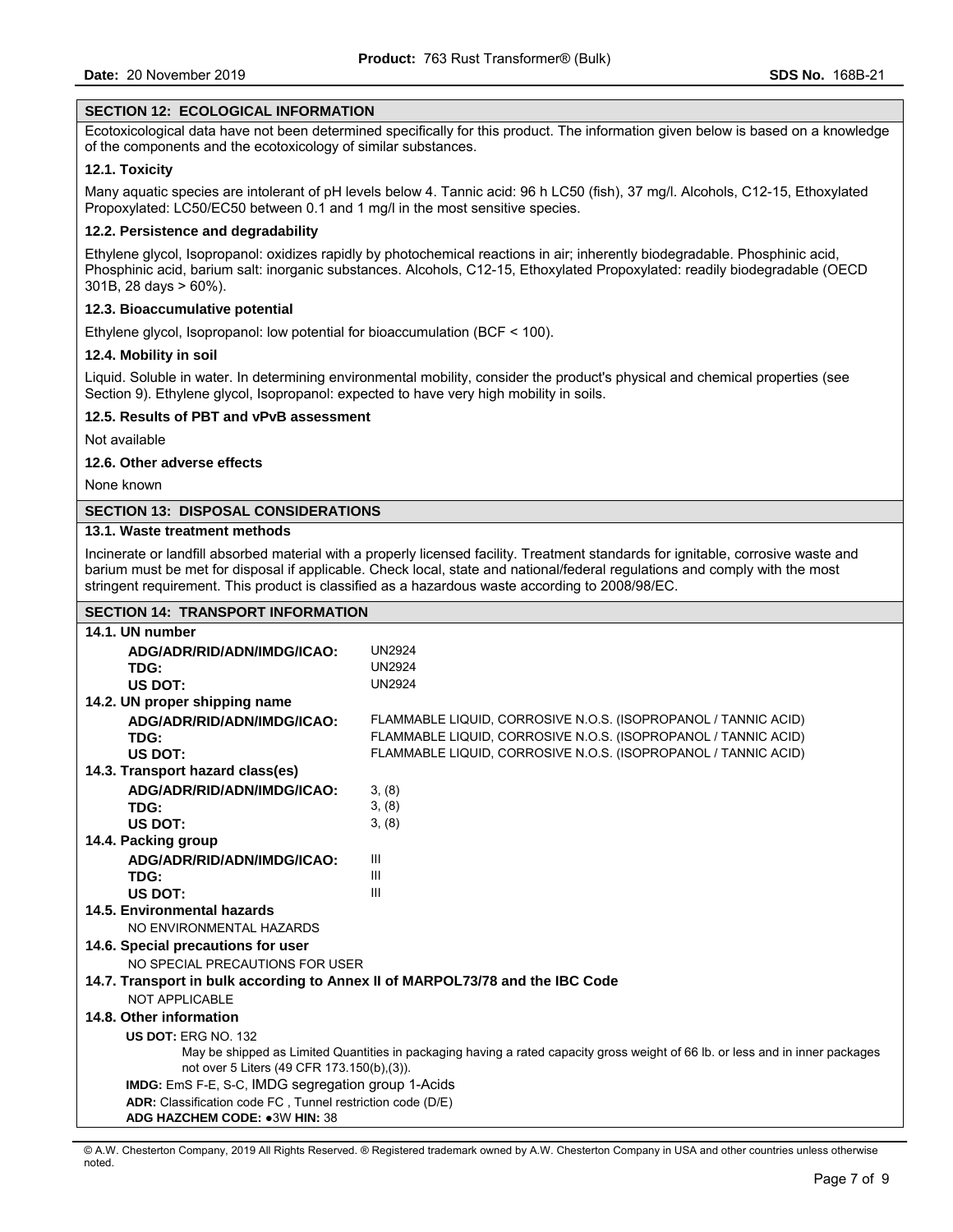| <b>SECTION 15: REGULATORY INFORMATION</b>                                                                                                                                                                                                                                                                                                                                                                                                                   |                                                                                                                                                                                                                                                                                                                                                                                                                                                                                                                                                                                                                                                                                                                                                                                                                                                                                                                                                                                                                                                                                                                                                                                                                                                                                                                                                                                                                                             |  |  |  |  |  |  |
|-------------------------------------------------------------------------------------------------------------------------------------------------------------------------------------------------------------------------------------------------------------------------------------------------------------------------------------------------------------------------------------------------------------------------------------------------------------|---------------------------------------------------------------------------------------------------------------------------------------------------------------------------------------------------------------------------------------------------------------------------------------------------------------------------------------------------------------------------------------------------------------------------------------------------------------------------------------------------------------------------------------------------------------------------------------------------------------------------------------------------------------------------------------------------------------------------------------------------------------------------------------------------------------------------------------------------------------------------------------------------------------------------------------------------------------------------------------------------------------------------------------------------------------------------------------------------------------------------------------------------------------------------------------------------------------------------------------------------------------------------------------------------------------------------------------------------------------------------------------------------------------------------------------------|--|--|--|--|--|--|
| 15.1. Safety, health and environmental regulations/legislation specific for the substance or mixture                                                                                                                                                                                                                                                                                                                                                        |                                                                                                                                                                                                                                                                                                                                                                                                                                                                                                                                                                                                                                                                                                                                                                                                                                                                                                                                                                                                                                                                                                                                                                                                                                                                                                                                                                                                                                             |  |  |  |  |  |  |
| 15.1.1. EU regulations                                                                                                                                                                                                                                                                                                                                                                                                                                      |                                                                                                                                                                                                                                                                                                                                                                                                                                                                                                                                                                                                                                                                                                                                                                                                                                                                                                                                                                                                                                                                                                                                                                                                                                                                                                                                                                                                                                             |  |  |  |  |  |  |
| Authorisations under Title VII: Not applicable                                                                                                                                                                                                                                                                                                                                                                                                              |                                                                                                                                                                                                                                                                                                                                                                                                                                                                                                                                                                                                                                                                                                                                                                                                                                                                                                                                                                                                                                                                                                                                                                                                                                                                                                                                                                                                                                             |  |  |  |  |  |  |
| <b>Restrictions under Title VIII: None</b>                                                                                                                                                                                                                                                                                                                                                                                                                  |                                                                                                                                                                                                                                                                                                                                                                                                                                                                                                                                                                                                                                                                                                                                                                                                                                                                                                                                                                                                                                                                                                                                                                                                                                                                                                                                                                                                                                             |  |  |  |  |  |  |
| Other EU regulations: Directive 94/33/EC on the protection of young people at work.<br>Directive 2012/18/EU on the control of major-accident hazards involving dangerous substances (hazard<br>category P5, Flammable Liquids).                                                                                                                                                                                                                             |                                                                                                                                                                                                                                                                                                                                                                                                                                                                                                                                                                                                                                                                                                                                                                                                                                                                                                                                                                                                                                                                                                                                                                                                                                                                                                                                                                                                                                             |  |  |  |  |  |  |
| 15.1.2. National regulations                                                                                                                                                                                                                                                                                                                                                                                                                                |                                                                                                                                                                                                                                                                                                                                                                                                                                                                                                                                                                                                                                                                                                                                                                                                                                                                                                                                                                                                                                                                                                                                                                                                                                                                                                                                                                                                                                             |  |  |  |  |  |  |
| US EPA SARA TITLE III                                                                                                                                                                                                                                                                                                                                                                                                                                       |                                                                                                                                                                                                                                                                                                                                                                                                                                                                                                                                                                                                                                                                                                                                                                                                                                                                                                                                                                                                                                                                                                                                                                                                                                                                                                                                                                                                                                             |  |  |  |  |  |  |
| 312 Hazards:                                                                                                                                                                                                                                                                                                                                                                                                                                                | 313 Chemicals:                                                                                                                                                                                                                                                                                                                                                                                                                                                                                                                                                                                                                                                                                                                                                                                                                                                                                                                                                                                                                                                                                                                                                                                                                                                                                                                                                                                                                              |  |  |  |  |  |  |
| Flammable liquid<br>Skin corrosion<br>Serious eye damage<br>Specific target organ toxicity - repeated exposure                                                                                                                                                                                                                                                                                                                                              | 107-21-1<br>15-25%<br>Ethylene glycol<br>14871-79-5<br>Phosphinic acid, barium salt<br>$1 - 2%$                                                                                                                                                                                                                                                                                                                                                                                                                                                                                                                                                                                                                                                                                                                                                                                                                                                                                                                                                                                                                                                                                                                                                                                                                                                                                                                                             |  |  |  |  |  |  |
|                                                                                                                                                                                                                                                                                                                                                                                                                                                             | Other national regulations: National implementations of the EC Directives referred to in section 15.1.1.                                                                                                                                                                                                                                                                                                                                                                                                                                                                                                                                                                                                                                                                                                                                                                                                                                                                                                                                                                                                                                                                                                                                                                                                                                                                                                                                    |  |  |  |  |  |  |
| 15.2. Chemical safety assessment                                                                                                                                                                                                                                                                                                                                                                                                                            |                                                                                                                                                                                                                                                                                                                                                                                                                                                                                                                                                                                                                                                                                                                                                                                                                                                                                                                                                                                                                                                                                                                                                                                                                                                                                                                                                                                                                                             |  |  |  |  |  |  |
|                                                                                                                                                                                                                                                                                                                                                                                                                                                             | No Chemical Safety Assessment has been carried out for this substance/mixture by the supplier.                                                                                                                                                                                                                                                                                                                                                                                                                                                                                                                                                                                                                                                                                                                                                                                                                                                                                                                                                                                                                                                                                                                                                                                                                                                                                                                                              |  |  |  |  |  |  |
| <b>SECTION 16: OTHER INFORMATION</b>                                                                                                                                                                                                                                                                                                                                                                                                                        |                                                                                                                                                                                                                                                                                                                                                                                                                                                                                                                                                                                                                                                                                                                                                                                                                                                                                                                                                                                                                                                                                                                                                                                                                                                                                                                                                                                                                                             |  |  |  |  |  |  |
| <b>Abbreviations</b><br>and acronyms:<br>ATE: Acute Toxicity Estimate<br><b>BCF: Bioconcentration Factor</b><br>ES: Exposure Standard<br>GHS: Globally Harmonized System<br>LOEL: Lowest Observed Effect Level<br>N/A: Not Applicable<br>NA: Not Available<br>NOEL: No Observed Effect Level<br>REL: Recommended Exposure Limit<br>SDS: Safety Data Sheet<br>STEL: Short Term Exposure Limit<br>TWA: Time Weighted Average<br>WEL: Workplace Exposure Limit | ADG: Australian Dangerous Goods Code<br>ADN: European Agreement concerning the International Carriage of Dangerous Goods by Inland Waterways<br>ADR: European Agreement concerning the International Carriage of Dangerous Goods by Road<br>cATpE: Converted Acute Toxicity point Estimate<br>CLP: Classification Labelling Packaging Regulation (1272/2008/EC)<br>ICAO: International Civil Aviation Organization<br>IMDG: International Maritime Dangerous Goods<br>LC50: Lethal Concentration to 50 % of a test population<br>LD50: Lethal Dose to 50% of a test population<br>NOEC: No Observed Effect Concentration<br>OECD: Organization for Economic Co-operation and Development<br>PBT: Persistent, Bioaccumulative and Toxic substance<br>(Q)SAR: Quantitative Structure-Activity Relationship<br>REACH: Registration, Evaluation, Authorisation and Restriction of Chemicals Regulation (1907/2006/EC)<br>RID: Regulations concerning the International Carriage of Dangerous Goods by Rail<br>STOT RE: Specific Target Organ Toxicity, Repeated Exposure<br>STOT SE: Specific Target Organ Toxicity, Single Exposure<br>TDG: Transportation of Dangerous Goods (Canada)<br>US DOT: United States Department of Transportation<br>vPvB: very Persistent and very Bioaccumulative substance<br>WHMIS: Workplace Hazardous Materials Information System<br>Other abbreviations and acronyms can be looked up at www.wikipedia.org. |  |  |  |  |  |  |